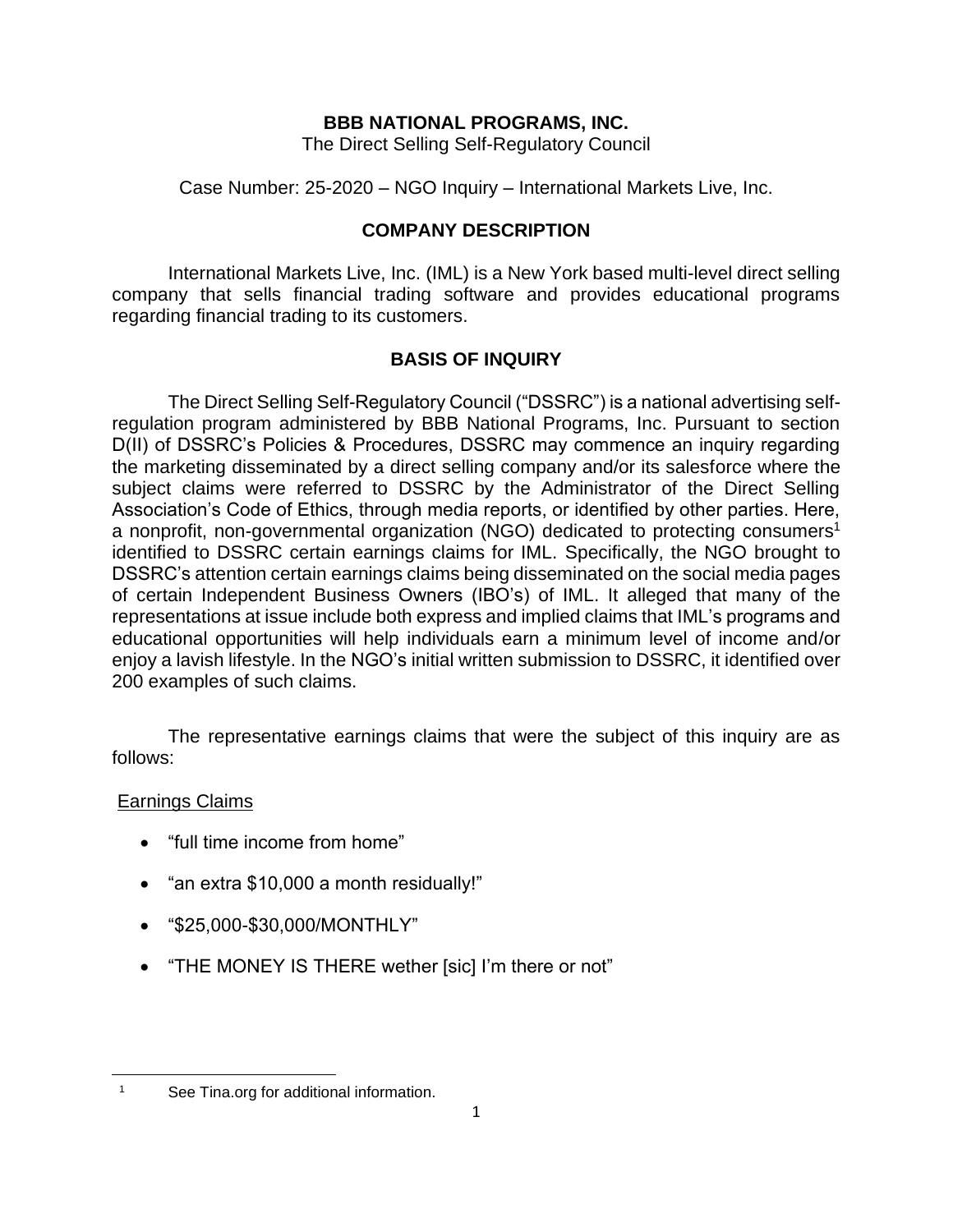In addition to the earning claims set forth above, the challenger provided DSSRC a database cataloging over 200 additional claims that the NGO alleged were problematic or unsubstantiated. Some examples are set forth below:



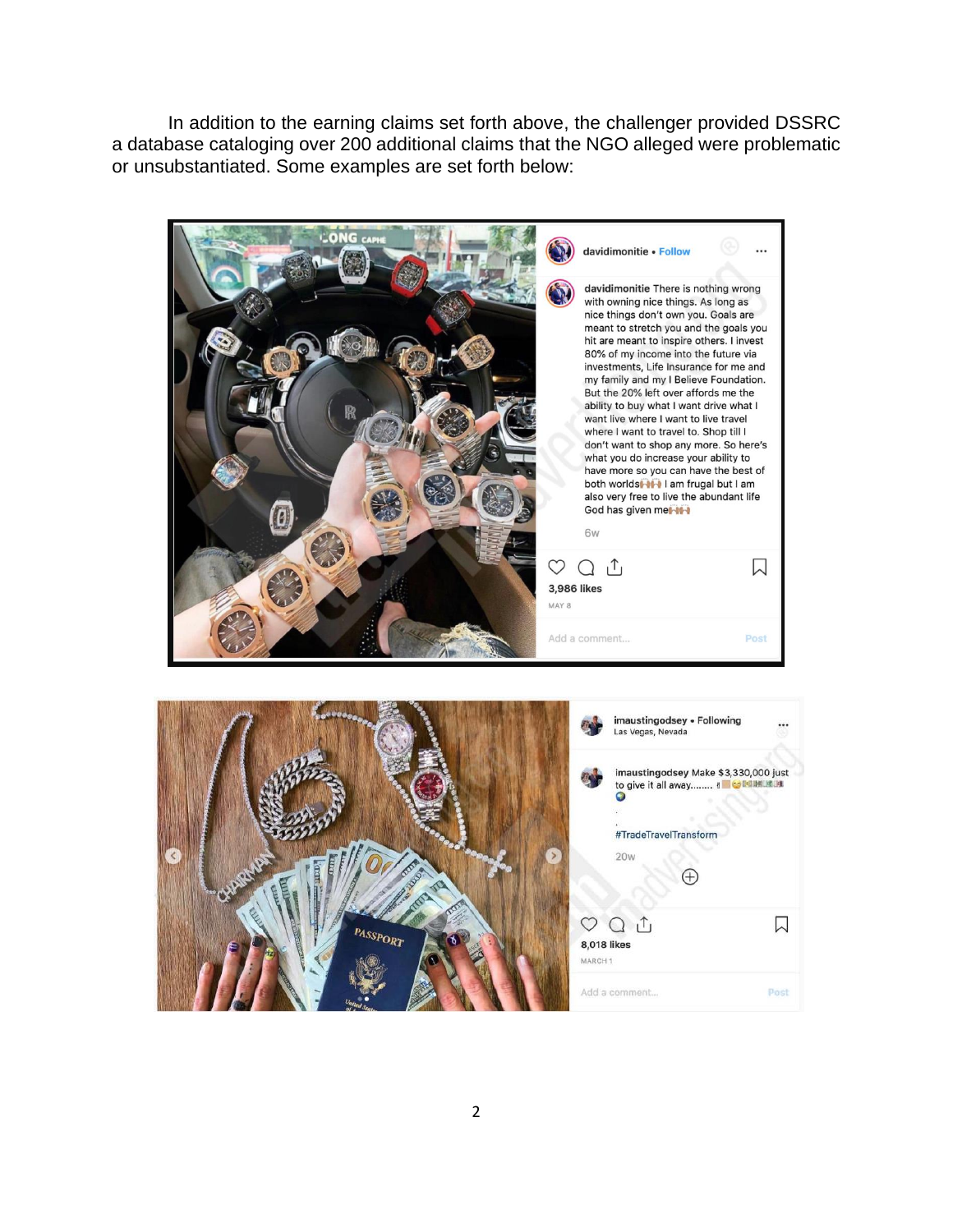

## **IDENTIFICATION OF ISSUES**

According to the NGO, IML has been using and continues to use unsubstantiated earnings claims to market its products and services. The NGO stated that such claims – made both expressly and implicitly – include, but are not limited to, representations that IML's products and educational programs can help participants earn a minimum level of income and/or live a luxurious lifestyle. The NGO further alleged that IML has previously claimed, and continues to claim, that participants in their program will make a five-figure monthly income, earn millions of dollars per year, travel the world, buy luxury vehicles and live a lavish lifestyle. The NGO asserted that these claims are unsubstantiated and are belied by the Company's 2018 Income Disclosure Statement that indicated that 95 percent of the Company's participants averaged less than \$300 annually and that such amount is before expenses including accounting for monthly costs required to earn commissions. Examples cited to by the NGO of allegedly exaggerated earnings claims included those made by IML's top performing IBOs and the Company's leadership.

The NGO stated that it previously contacted IML in 2018 and brought more than 50 examples of allegedly unsubstantiated earnings claims to the Company's attention that had been disseminated by the Company's CEO as well as top IBOs. In response, IML stated through its Chief Operating Officer that the Company's IBOs would be educated on proper procedures and any communications in violation would be taken down. Specifically, the NGO pointed to a July 2018 letter from the Company that stated, among other things, that IML "absolutely agree[d] that unrealistic income claims, as well as any income claims on social media is not good," that all IML IBOs would "be trained with 'Do's and Don'ts' in regard to any social media posts," and that Company executives and top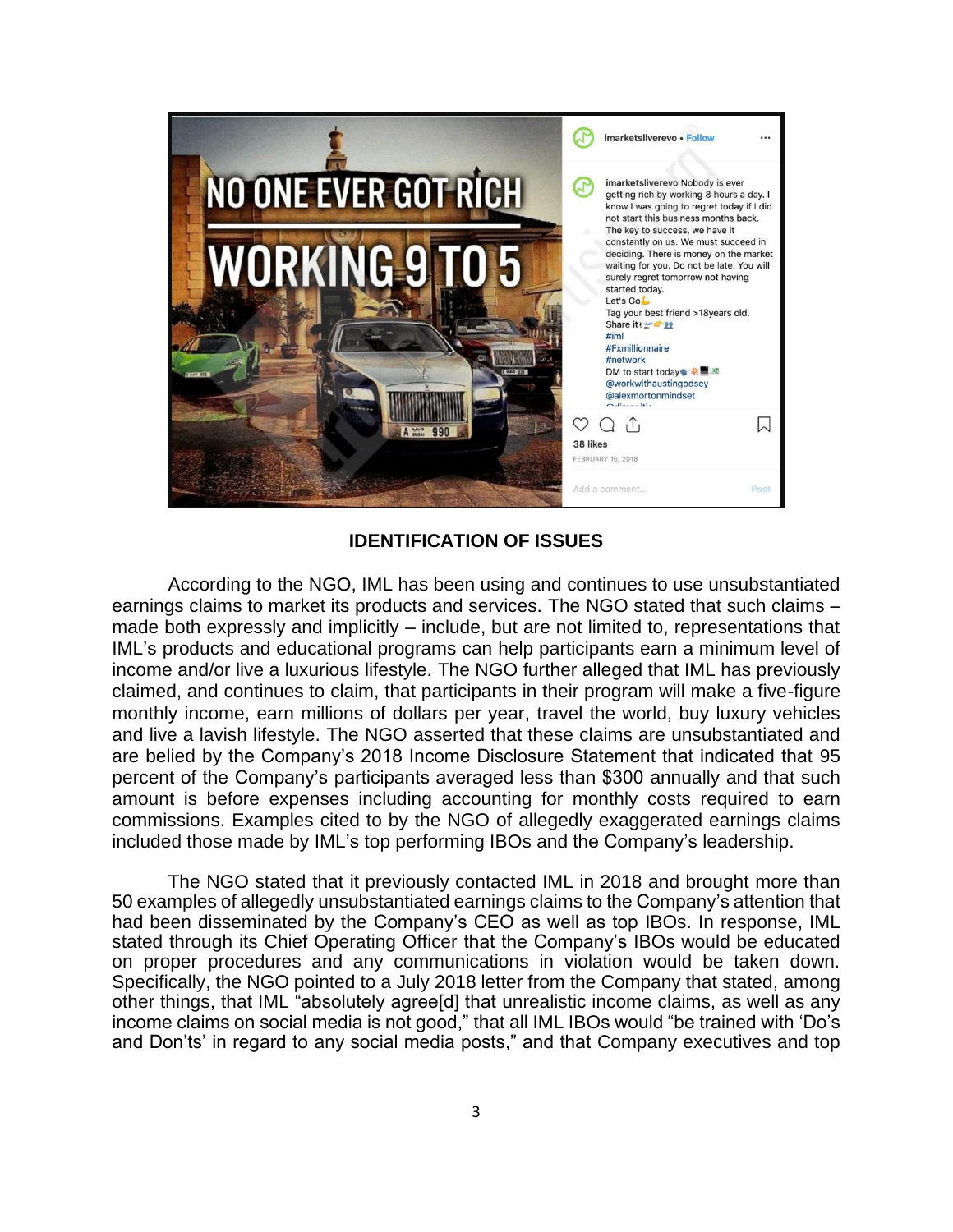IBOs "ha[d] made errors in comments or posts from the past, ha[d] been notified to eliminate any communication that is considered any type of income claims."<sup>2</sup>

According to the NGO, while the Company removed a majority of the examples of earnings claims that the NGO identified to the Company in 2018, the NGO has since collected more than 200 additional examples of unsubstantiated earnings claims, making it clear, the NGO argued, that IML did not properly or fully address the types of earnings claims at issue. In short, the NGO argued that IML was put on notice of problematic earnings claims being disseminated on its behalf in 2018, admitted that unsubstantiated earnings claims are unacceptable and vowed to correct the issue and train its IBOs. The NGO maintained that the Company nevertheless continues to mislead consumers with unsubstantiated earnings claims.

The NGO also maintained that IML's written response to DSSRC in this inquiry made clear that the Company does not dispute the fact that a multitude of unsubstantiated earnings claims have been and continue to be disseminated by the Company and its IBOs. The NGO argued that IML's implementation of a compliance system/department, has been ineffective. Specifically, the NGO submitted that IML has acknowledged past use of problematic income claims to promote IML's business and has assured DSSRC of its efforts to curtail and prevent the use of new problematic claims. The NGO stated that IML's attempts to ensure that its IBOs are not disseminating problematic earnings claims have ineffective and not working, and that IML needs to thoroughly examine its training and oversight systems to ensure that problematic earnings claims are not being disseminated.

Further, the NGO took issue with Company's recitation of its company compliance policies. Specifically, the NGO noted, that according to IML, the Company informs its IBOs that they must, "conduct themselves in a professional, honest and considerate manner," and may not make, "exaggerated income or service claims."<sup>3</sup> However, the NGO argued that such policy is incomplete. Specifically, the NGO asserted that in addition to the Company's IBOs being required to be honest and prohibited from depicting results that are not representative of what consumers will generally achieve, a successful top IBO cannot make even honest claims of what their income is if that income is not representative of what a typical IBO earns.

## **COMPANY'S POSITION**

IML explained to DSSRC that the Company is involved in direct sales and network marketing and additionally deals with on-line education focused on the financial markets. Specifically, the Company provides users with on-line educational opportunities, tools, and mentorship programs focused on educating the user about various financial markets. The Company describes itself in its Statement of Policies and Procedures as, "a direct to

<sup>2</sup> [https://www.truthinadvertising.org/wp-content/uploads/2019/12/6\\_18\\_18-iMarketLive](https://www.truthinadvertising.org/wp-content/uploads/2019/12/6_18_18-iMarketLive-statement.pdf)[statement.pdf](https://www.truthinadvertising.org/wp-content/uploads/2019/12/6_18_18-iMarketLive-statement.pdf)

<sup>3</sup> Int'l Markets Live, Inc., *Statement of Policies and Procedures*, IM ACADEMY sec. 1.2 (Jan. 15, 2019), [https://im.academy/policies.](https://im.academy/policies)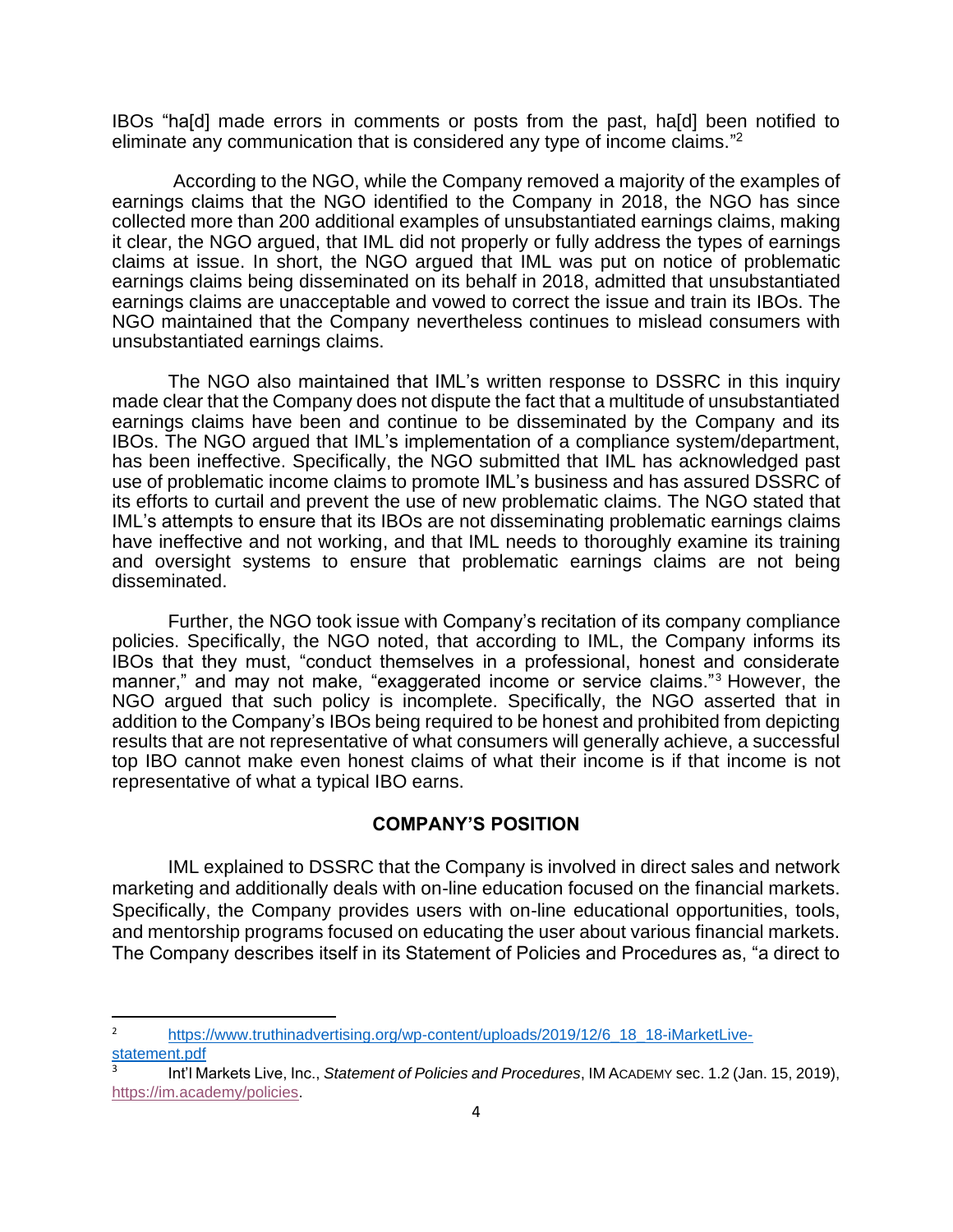consumer, subscription based, training and education company that markets its Services through a network of independent business owners."<sup>4</sup>

IML stated that to become an IBO an individual must adhere to the Company's Statement of Policies & Procedures, Mutual Commitment Statement, and Code of Ethics. The Company noted that it expects all IBOs to conduct themselves in a professional, honest, and considerate manner.<sup>5</sup>

IML expressly provides in its Statement of Policies and Procedures that IBOs must not make any exaggerated income or service claims and additionally must not engage in unethical business practices.<sup>6</sup> Additionally, the Company stated that it prohibits any IBO from making any income projections, claims, or guarantees to prospective IBOs or customers.<sup>7</sup> The Company defines income claims as including, but not limited to, copies of checks, bank statements, rank earnings, tax documents, trading profits, lifestyle claims, and photos depicting lavish lifestyles. 8 Income claims are expressly prohibited at events and from being posted on social media.<sup>9</sup> If an IBO is found to have violated this policy, the Company maintained that such IBO is reprimanded, and the IBO will be instructed to remove the offending claim or social media post immediately.<sup>10</sup>

The Company maintained that it shares DSSRC's mission in enhancing consumer confidence in direct selling advertising and marketing by providing assurance that direct selling earnings and product claims that are communicated in direct selling advertising and marketing are truthful, accurate, disclose information material to consumers and have the necessary evidentiary support. The Company also informed DSSRC that its priority is, "geared toward and focused upon the application of consumer protection principles to its business practices, especially in the legal realm or legal department . . . ."

#### IML's Compliance Process

IML outlined its compliance process to DSSRC; specifically, the Company informed DSSRC that its IBOs are, "encouraged to educate and train new IBOs about IML's Services, effective sales techniques, the IML Compensation Plan, along with compliance with IML Policies and Procedures and any and all social media guidelines or any other quidelines . . . . "<sup>11</sup> The Company also stated that it has implemented an in-depth compliance program including, but not limited to, proactive avoidance and company-wide education in order to prevent messages that may be viewed as false or misleading.

- 6 Id.
- 7 Id. 8
- Id., §11.2 9 Id.

<sup>4</sup> Id., § 1.5.

<sup>5</sup> Id., § 1.1.

 $10$  Id.,  $§11.2$ 

 $11$  Id., § 3.3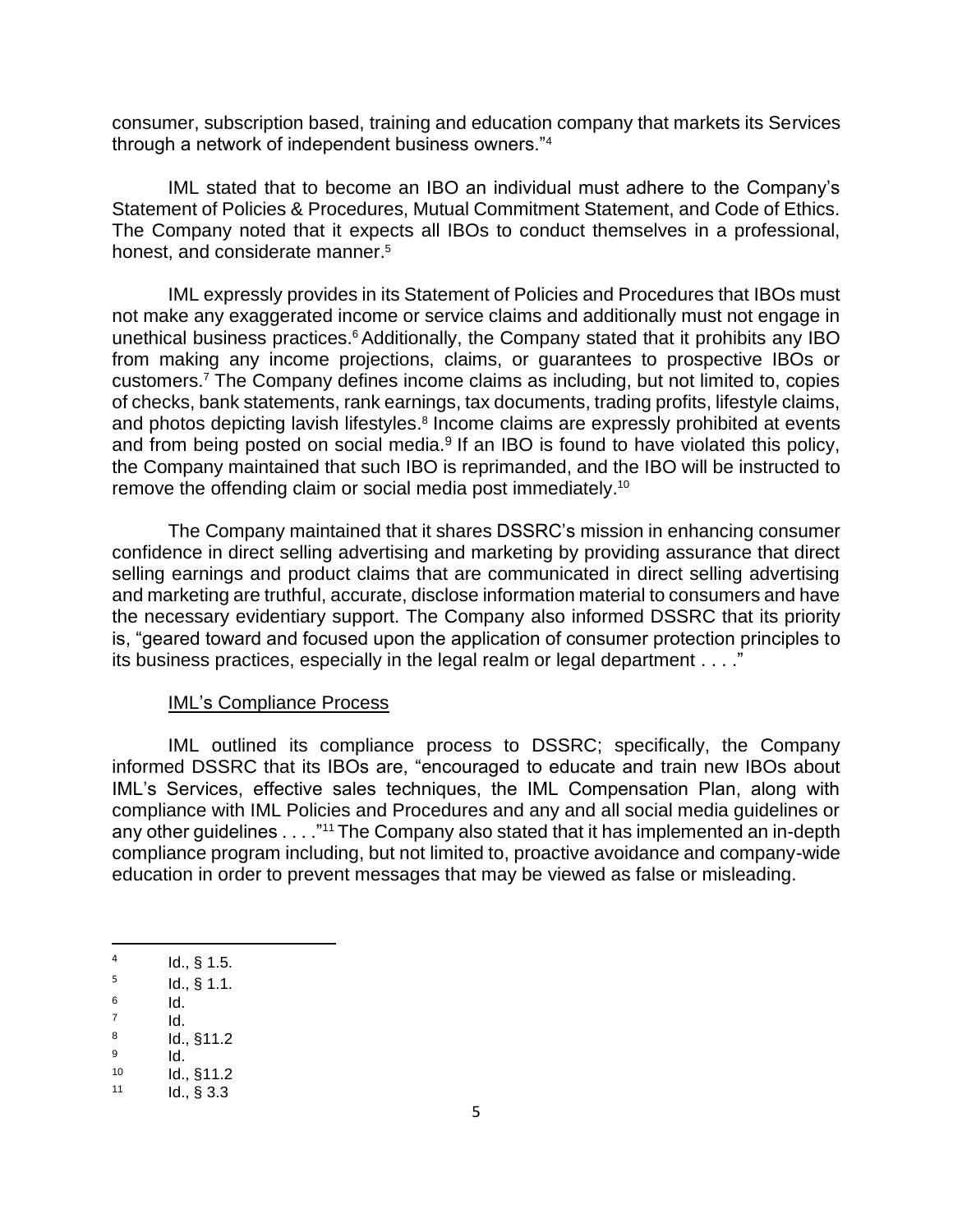IML informed DSSRC that all IBOs must submit any sales, marketing, promotional, and training materials to the Company's Compliance Team prior to dissemination for written approval.<sup>12</sup> According to the Company's Statement of Policies and Procedures, unless the IBO receives specific written approval, the request to disseminate any materials are deemed to be denied.<sup>13</sup>

With respect to the Company's compliance and monitoring structure, IML argued that it has implemented a careful monitoring and early detection system in order to be proactive in avoiding the issue of problematic claims being disseminated by IBOs. If the Company determines that an IBO has violated the Statement of Policies and Procedures, the Company may issue disciplinary actions at its discretion. The Company outlined to DSSRC the various actions that may be taken pursuant to a violation of the Policies and Procedures including but not limited to: monitoring an IBO's conduct to ensure compliance; issuing a written warning; suspension from the Company or suspension from events, rewards, or recognition; and termination.<sup>14</sup>

IML informed DSSRC that a first-time violation by an IBO will result in counseling and an initial warning letter from the Company. <sup>15</sup> The Company maintained that such letter provides the Company's Compliance Team an opportunity to bring the issue to the attention of the IBO and inform such IBO of the Company's Policies and Procedures.<sup>16</sup> The Company further stated that a second violation by an IBO will result in a warning letter and a temporary suspension.<sup>17</sup> A third violation, IML maintained, will result in a termination of the IBO.<sup>18</sup>

IML maintained that it has taken multiple steps in correcting previous violations with respect to claims by its IBOs as well as in preventing future violations. The Company informed DSSRC that it revamped its Statement of Policies and Procedures as to ensure the Company's commitment to truth and accuracy in its marketing practices and material disseminated via social media and the internet. During the pendency of this inquiry, the Company stated that it disseminated a company-wide notice informing IBOs about the importance of strict compliance with the Company's Statement of Policies and Procedures in an effort to further educate the IBOs about the contents of the Company's Statement of Policies and Procedures. The Company pledged itself to "do better" and to protect consumers and further enhance confidence that consumers have in the direct selling marketplace.

#### The Claims at Issue

IML took the position in this inquiry that many of the earnings claims at issue have been taken down and that the Company was in the process of removing any remaining claims during the pendency of this inquiry. Additionally, as noted above, the Company

 $12$  **Id.**<br> $13$  **Id.** 

 $13$  Id.,  $\S 3.3$ <br> $14$  Id.  $\S 7.3$ 

 $Id., \S$  7.3

 $15$  Id.,  $\frac{6}{5}$  7.4

<sup>16</sup> Id., § 7.4

 $17$   $\qquad$   $\qquad$   $\qquad$   $\qquad$   $\qquad$   $\qquad$   $\qquad$   $\qquad$   $\qquad$   $\qquad$   $\qquad$   $\qquad$   $\qquad$   $\qquad$   $\qquad$   $\qquad$   $\qquad$   $\qquad$   $\qquad$   $\qquad$   $\qquad$   $\qquad$   $\qquad$   $\qquad$   $\qquad$   $\qquad$   $\qquad$   $\qquad$   $\qquad$   $\qquad$   $\qquad$   $\qquad$   $\qquad$   $\qquad$   $\qquad$   $\qquad$ 

 $18$  Id.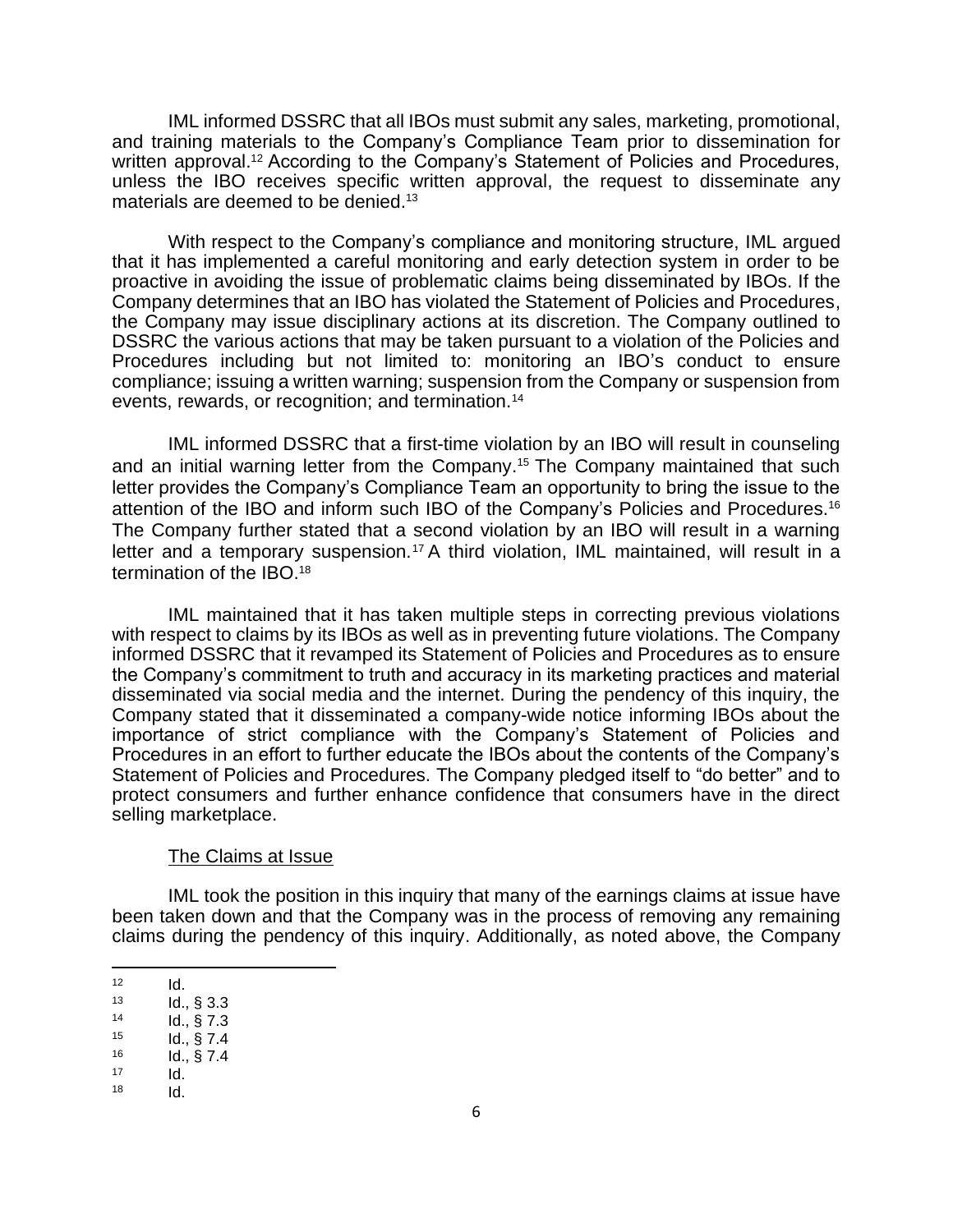asserted that it educates its IBOs about the Company's Statement of Policies and Procedures and has implemented a compliance program that allows for prompt enforcement.

In addition, IML has provided DSSRC with a spreadsheet containing information regarding the status of the claims at issue in this inquiry. <sup>19</sup> The spreadsheet catalogued the social media posts at issue and the status of each respective post. The spreadsheet shows that the vast majority of the subject marketing claims for IML have been entirely removed and the subject IBOs were either notified of the violation and further educated on how to avoid future issues, suspended, or terminated from the Company. IML stated that while it is appreciative any time a third-party informs it of needed improvements to its compliance processes and efforts, it nonetheless respectfully disagreed with the NGO's characterization that IML "turned a blind eye to deceptive income claims being used to promote its business opportunity."

### **ANALYSIS AND RECOMMENDATION**

Given that the Company agreed that the earnings claims identified to DSSRC by the NGO violated the Company's Policies and Procedures, there is no dispute that such claims should not have been disseminated by the Company's IBOs. DSSRC acknowledged the Company's efforts to promptly have such claims removed from circulation and determined that such removal was necessary and appropriate. The spreadsheet the Company provided to DSSRC cataloging the claims at issue in this inquiry shows that the vast majority of the claims at issue were removed. DSSRC independently confirmed that the claims were in fact removed. In a few instances, where a particular IBO was unresponsive to IML's efforts to contact them, the Company terminated the IBO in question which DSSRC also found to be necessary and appropriate.<sup>20</sup>

With respect to IML's efforts to enhance its compliance process as well as its training and monitoring of the Company's IBOs, DSSRC acknowledged the Company's efforts and determined that such actions are necessary and appropriate. DSSRC also recommends that IML engage in effective training and monitoring of its IBOs and use appropriate enforcement procedures to provide reasonable assurance that earnings

<sup>19</sup> [https://docs.google.com/spreadsheets/d/1XCh54\\_1d1FCMfDN6vQ4YaDgKJ-y2n2oxIr8B](https://docs.google.com/spreadsheets/d/1XCh54_1d1FCMfDN6vQ4YaDgKJ-y2n2oxIr8B-bFHEgM/edit#gid=0)[bFHEgM/edit#gid=0](https://docs.google.com/spreadsheets/d/1XCh54_1d1FCMfDN6vQ4YaDgKJ-y2n2oxIr8B-bFHEgM/edit#gid=0)

<sup>&</sup>lt;sup>20</sup> In a small number of instances, the spreadsheet provided by the Company noted that a particular IBO did not reply and is no longer with the Company. As prior self-regulatory precedent makes clear, DSSRC acknowledges that a direct selling company may not be able to require a former or inactive salesforce member to remove a claim. In that instance, DSSRC nonetheless recommends that the direct selling company make a bona fide good faith effort to have the improper claim removed including a written request to remove improper claims made by salesforce members that have since become inactive. In addition, if the social media platform where the subject post was made provides a mechanism for reporting trademark or copyright violations, DSSRC recommends that the direct selling company promptly utilize such mechanism and seek removal of the subject claims and posts. If the subject claim occurred on a website or platform without a reporting mechanism, DSSRC recommends that in addition to contacting the former IBO in writing as described above, the Company contact the website or platform in writing and request removal of the subject claim or post. Young Living Essential Oils, LLC, Case No. 13-2020.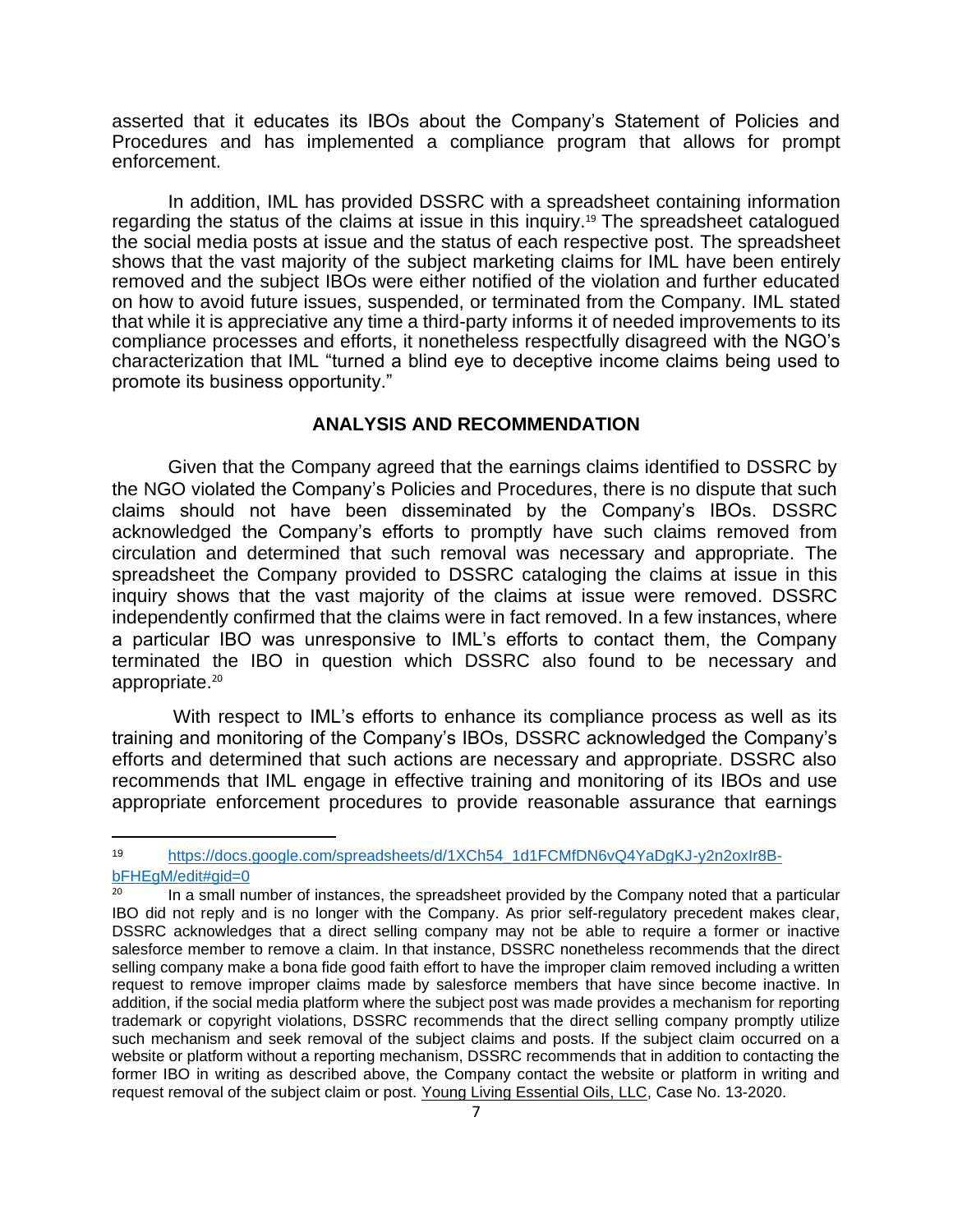claims made by its IBOs are substantiated, contain appropriate disclosures and are not misleading.

As to the NGO's assertion that its is not enough for the Company to inform its IBOs that they must, "conduct themselves in a professional, honest and considerate manner," and may not make, "exaggerated income or service claims," DSSRC agrees that even truthful claims may be misunderstood by reasonable consumers. According to section 255.2 (b) of FTC's Guides Concerning the Use of Endorsements and Testimonials in Advertising, an advertisement containing an endorsement relating the experience of one or more consumers on a central or key attribute of the product or service also will likely be interpreted as representing that the endorser's experience is representative of what consumers will generally achieve with the advertised product or service in actual, albeit variable, conditions of use. Therefore, an advertiser should possess and rely upon adequate substantiation for this representation. If the advertiser does not have substantiation that the endorser's experience is representative of what consumers will generally achieve, the advertisement should clearly and conspicuously disclose the generally expected performance in the depicted circumstances. Accordingly, as to any truthful but atypical earnings claim that is disseminated by an IML IBO, DSSRC recommends that any such advertising materials (e.g., social media posts) be accompanied by a clear and conspicuous disclosure indicating the percentage of IBOs that achieve the depicted success. DSSRC notes, however, that "Depending on the level of success, some income claims and lifestyle claims may be so extraordinary that they cannot be effectively qualified by a disclosure of generally expected results." DSSRC Guidance on Earnings Claims for the Direct Selling Industry ("Earnings Guidance"), § 4

### **Conclusion**

DSSRC acknowledged the Company's efforts to promptly have the earnings claims at issue in this inquiry removed from circulation and determined that such removal was necessary and appropriate. DSSRC independently confirmed that the vast majority of such claims were removed from circulation and that where a particular IBO was unresponsive to IML's efforts to contact them, the Company terminated the IBO in question which DSSRC also found to be necessary and appropriate.

With respect to IML's efforts to enhance its compliance process as well as its training and monitoring of the Company's IBOs, DSSRC acknowledged the Company's efforts to enhance its compliance, training, and monitoring and determined that such actions are necessary and appropriate. DSSRC recommends that IML engage in effective training and monitoring of its IBOs and use appropriate enforcement procedures to provide reasonable assurance that earnings claims made by its IBOs are substantiated, contain appropriate disclosures and are not misleading. If an IBO that has disseminated problematic claims is no longer active or will not respond to the Company, DSSRC recommends that the Company nonetheless make a bona fide good faith effort to have the problematic claims remove from circulation.

Finally, as to the Company's policy that its IBOs may not make, "exaggerated income or service claims," DSSRC notes that even truthful claims may be misunderstood by reasonable consumers and, therefore, an advertiser should possess and rely upon